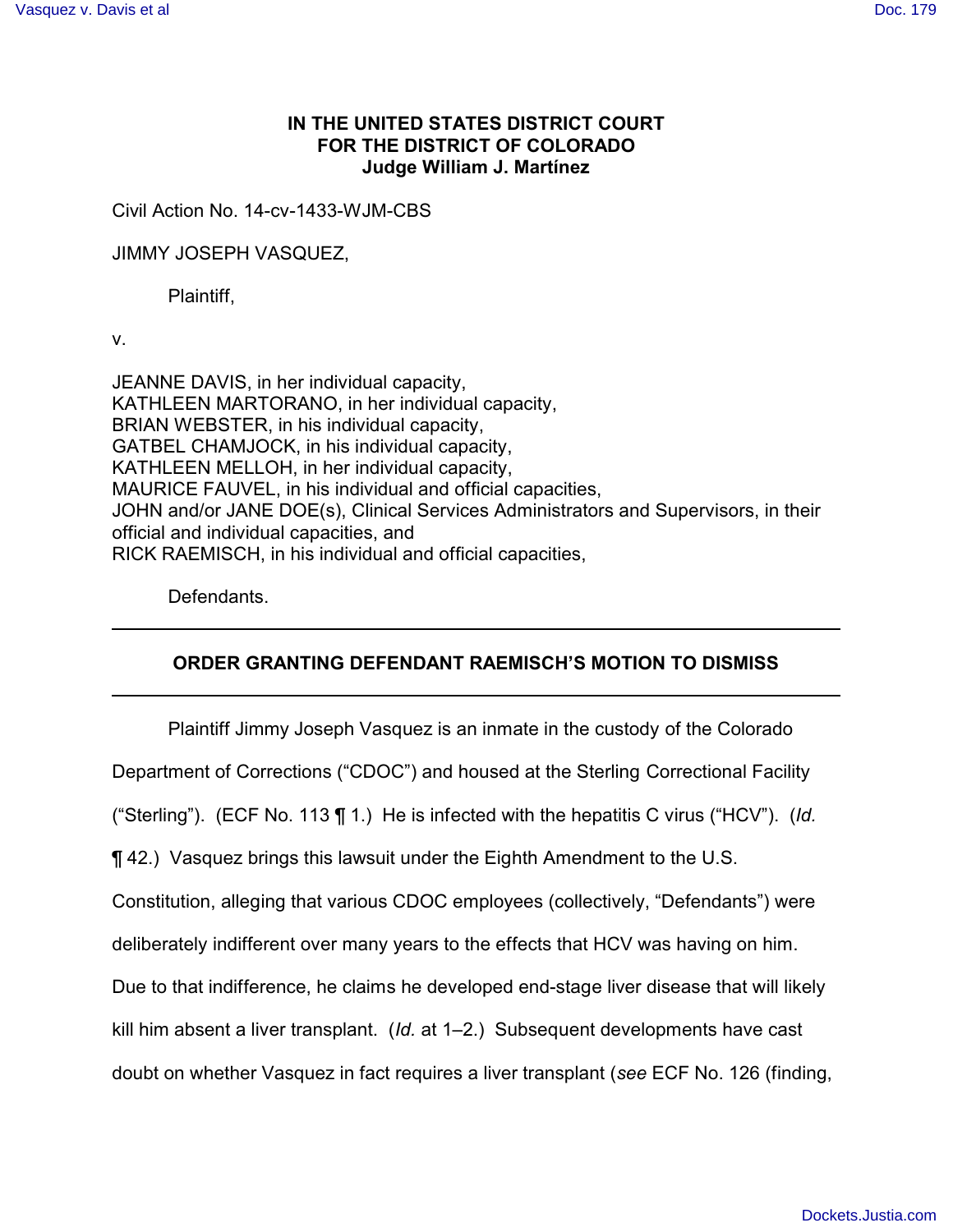in preliminary injunction proceedings, that Vasquez's condition is stable)), but he nonetheless appears to face lifelong complications from the effects of HCV on his liver.

Currently before the Court is Defendant Rick Raemisch's Motion to Dismiss. (ECF No. 136.) Invoking Federal Rule of Civil Procedure 12(b)(6), Raemisch specifically seeks dismissal of the claims brought against him in his individual capacity, as alleged in Vasquez's Third Amended Complaint. (*See id.* at 1–2.) For the reasons explained below, the Court grants this motion and dismisses Vasquez's claims with prejudice to the extent they seek to hold Raemisch liable in his individual capacity. Raemisch will remain a defendant in his official capacity.

#### **I. LEGAL STANDARD**

The Rule 12(b)(6) standard requires the Court to "assume the truth of the plaintiff's well-pleaded factual allegations and view them in the light most favorable to the plaintiff." *Ridge at Red Hawk, LLC v. Schneider*, 493 F.3d 1174, 1177 (10th Cir. 2007). Having assumed that truth, the dispositive inquiry then usually becomes "whether the complaint contains 'enough facts to state a claim to relief that is plausible on its face.'" *Id.* (quoting *Bell Atl. Corp. v. Twombly*, 550 U.S. 544, 570 (2007)). This analysis assumes that the plaintiff's legal theory is recognized in law and that the only salient question is whether the asserted facts state a claim under that theory. However, some Rule 12(b)(6) motions raise the argument that "a legal theory [is] not cognizable as a matter of law." *Golan v. Ashcroft*, 310 F. Supp. 2d 1215, 1217 (D. Colo. 2004), *aff'd sub nom. Golan v. Gonzales*, 501 F.3d 1179 (10th Cir. 2007). For reasons that will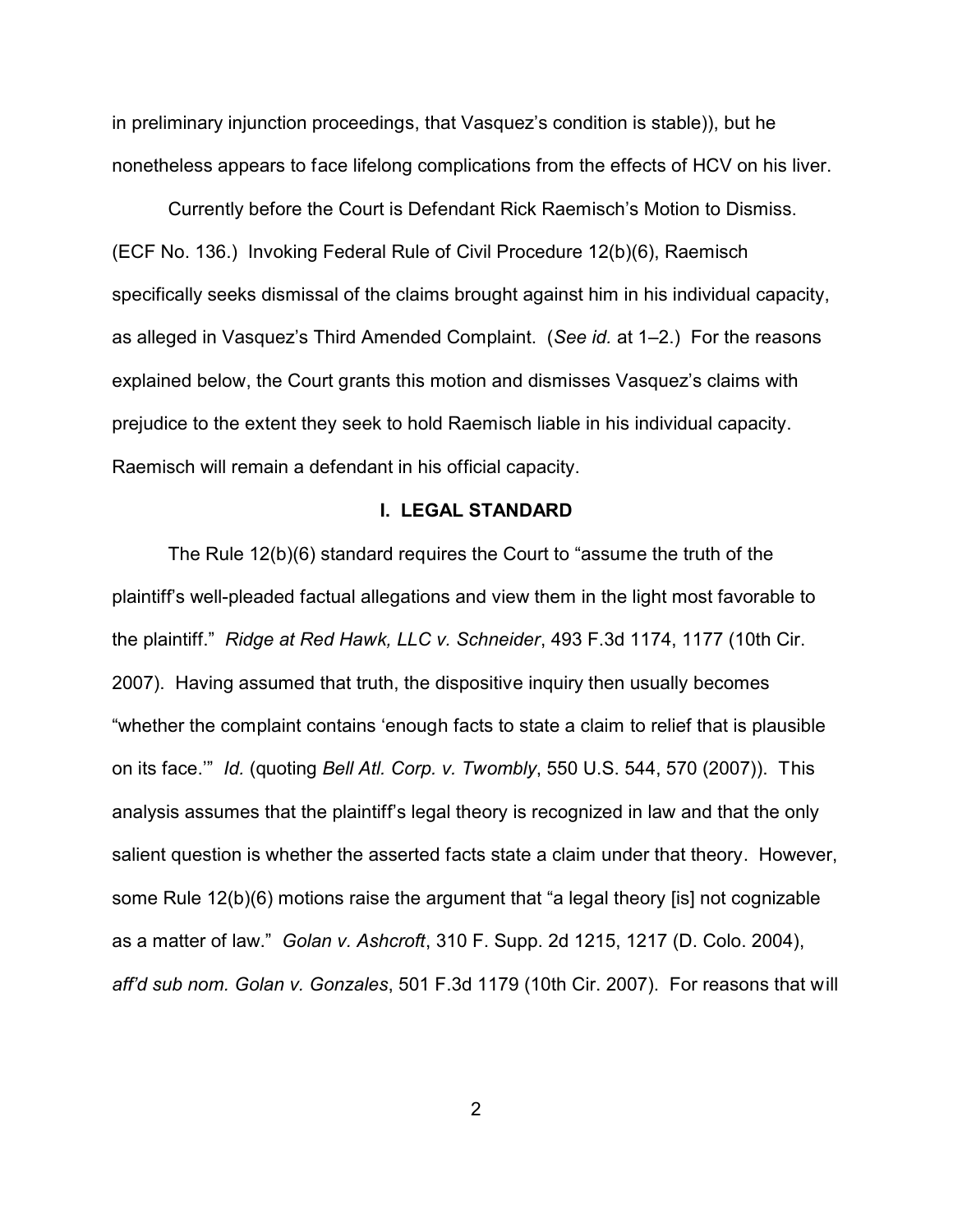become clear below, the Court finds this standard applicable here.<sup>1</sup>

#### **II. ANALYSIS**

#### **A. Supervisory Liability Generally**

Raemisch is CDOC's Executive Director. (ECF No. 113 ¶ 10.) As is generally known throughout this District, *see* Fed. R. Evid. 201(b)(1), Raemisch became Executive Director in July 2013, after the murder of the former Executive Director, Tom Clements, in March 2013. *See also Hebert v. Raemisch*, 2015 WL 9304634, at \*6 (D. Colo. Dec. 22, 2015) ("As is well known, Clements was murdered in March 2013. Defendant Raemisch took over as Executive Director in July 2013 . . . ."). Thus, Raemisch's appointment post-dates most of the allegations in Vasquez's Third Amended Complaint (the currently operative complaint). Those allegations overwhelmingly focus on Vasquez's medical treatment or lack thereof between late 2004 and mid-2013, climaxing in May 2013 when Vasquez required emergency surgery for conditions secondary to liver deterioration and learned that a liver transplant might be his only chance of long-term survival. (*See* ECF No. 113 ¶¶ 42–151, 183–213.)

Considering (i) Raemisch's late entry into Vasquez's timeline, (ii) Raemisch's status as something other than a medical official, and (iii) Raemisch's separation from the day-to-day affairs at Sterling, Vasquez's theory of liability against Raemisch necessarily draws on a concept sometimes known as "supervisory liability." The Supreme Court has deemed this term "a misnomer" to the extent it implies pure

 $1$  Because the Court dismisses for failure to state a legally cognizable claim, the Court need not reach Raemisch's other arguments regarding administrative exhaustion or qualified immunity. (*See* ECF No. 136 at 3–4, 9–10.)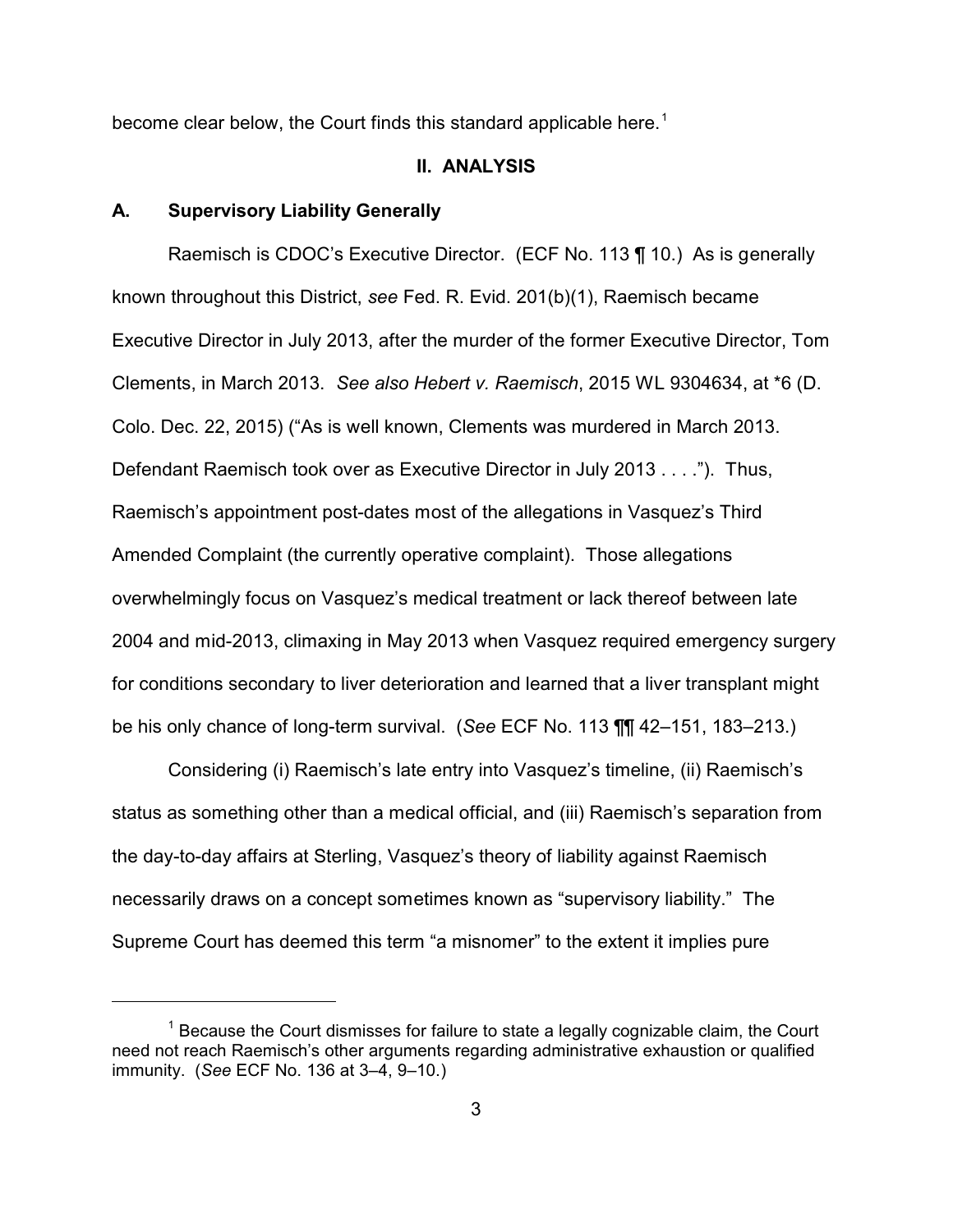vicarious (*respondeat superior*) liability. *Ashcroft v. Iqbal*, 556 U.S. 662, 677 (2009). With the understanding that § 1983 defendants "do not answer for the torts of their [subordinates]" and may only be "liable for [their] own misconduct," *id.*, this Court will continue to refer to "supervisory liability" as a convenient and already-established shorthand for the concept that government officials who did not personally interact with a plaintiff may still be liable, in certain circumstances, for constitutional violations ultimately carried out by those who did have personal interaction with the plaintiff.

The basic elements of supervisory liability are: "(1) the defendant promulgated, created, implemented or possessed responsibility for the continued operation of a policy that (2) caused the complained of constitutional harm, and (3) acted with the state of mind required to establish the alleged constitutional deprivation." *Dodds v. Richardson*, 614 F.3d 1185, 1199 (10th Cir. 2010). But these elements are not "distinct analytical prongs, never to be intertwined." *Id*. n.8. For example, in *Serna v. Colorado Department of Corrections*, 455 F.3d 1146 (10th Cir. 2006), the Tenth Circuit evaluated a claim that a senior CDOC official was ultimately responsible for the excessively violent removal of an inmate from his cell by a special SWAT-like team of prison guards who had received an (ultimately erroneous) report that the inmate possessed a gun. *Id*. at 1149, 1152. This was, at bottom, an Eighth Amendment claim, which requires the "deliberate indifference" state of mind. *Id*. at 1154–55. In evaluating only that element of the supervisory liability test, the Tenth Circuit noted that the CDOC official—who approved the guard team's use—had every reason to believe that they could accomplish its goal "safely and effectively," and the plaintiff failed to "offer[] any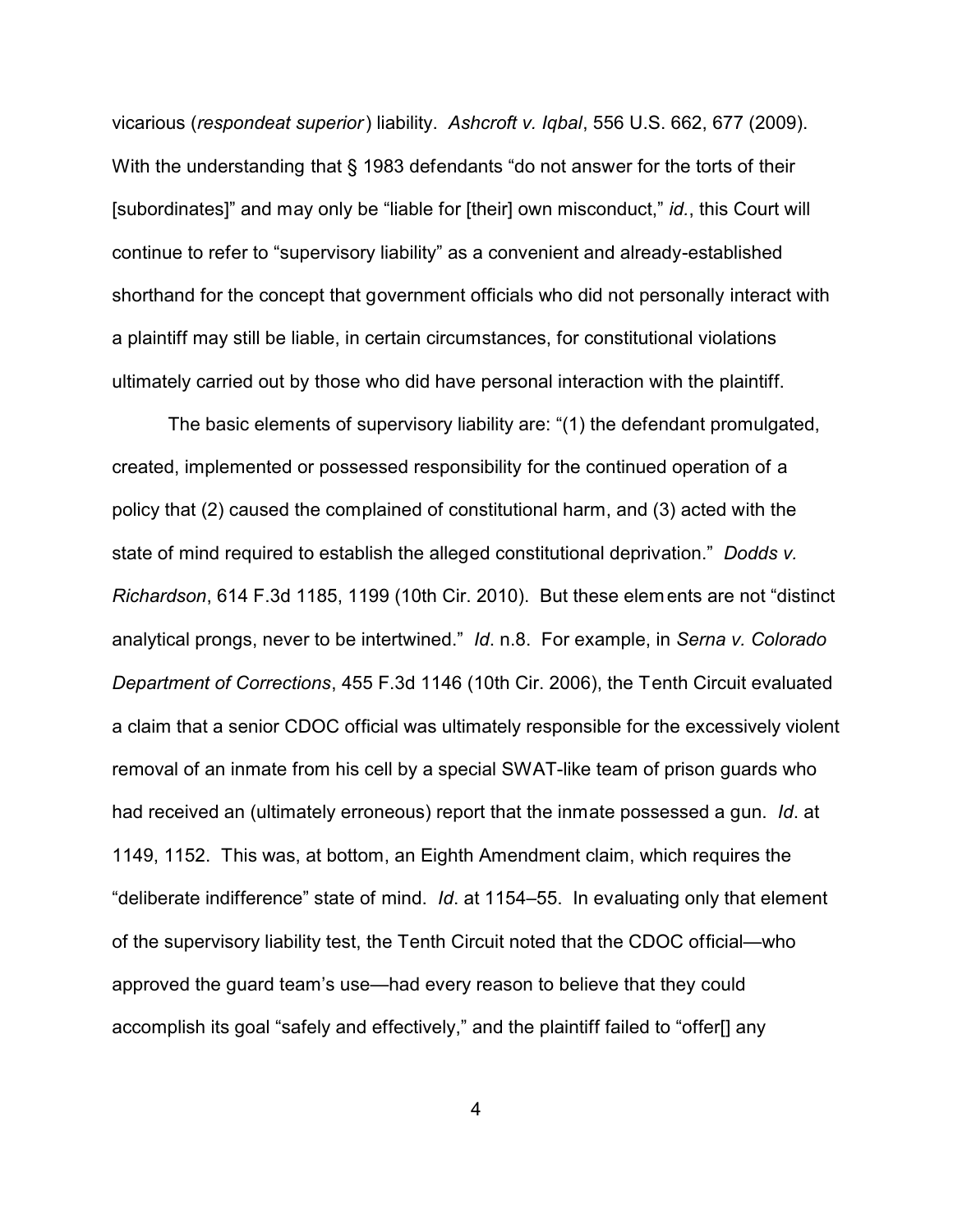evidence that [the official] turned a blind eye to evidence that would contradict that belief, such as a pattern or practice of constitutional abuses by his subordinates on prior occasions." *Id*. at 1155.

Although *Serna* discussed such a pattern or practice as potential evidence of deliberate indifference (the third element of a supervisory liability Eighth Amendment claim), such evidence would also show, under those circumstances, the existence of a "policy" (the first element). In layman's terms, turning a blind eye to repeated excessive force incidents would not normally be seen as a "policy." However, in the context of municipal liability—first approved in *Monell v. Department of Social Services*, 436 U.S. 658 (1978)—municipalities can be liable under § 1983 for damages when the municipality inflicts constitutional injury through a "policy or custom, whether made by its lawmakers or by those whose edicts or acts may fairly be said to represent official policy." *Id.* at 694. Such a policy or custom may include what is, in effect, a "policy of inaction" in the face of knowledge that municipal officials are routinely violating a specific constitutional right, thus becoming "the functional equivalent of a decision by the [municipality] itself to violate the Constitution." *Connick v. Thompson*, 563 U.S. 51, 61–62 (2011) (internal quotation marks omitted); *see also Monell*, 436 U.S. at 690–91 (discussing § 1983's application to "customs and usages," not just formally adopted policies and practices).

The fact that *Serna* would draw upon this concept of intentional inaction shows the degree to which individual supervisory liability has absorbed elements of *Monell* liability. Indeed, the Tenth Circuit has all but held that the law of supervisory liability for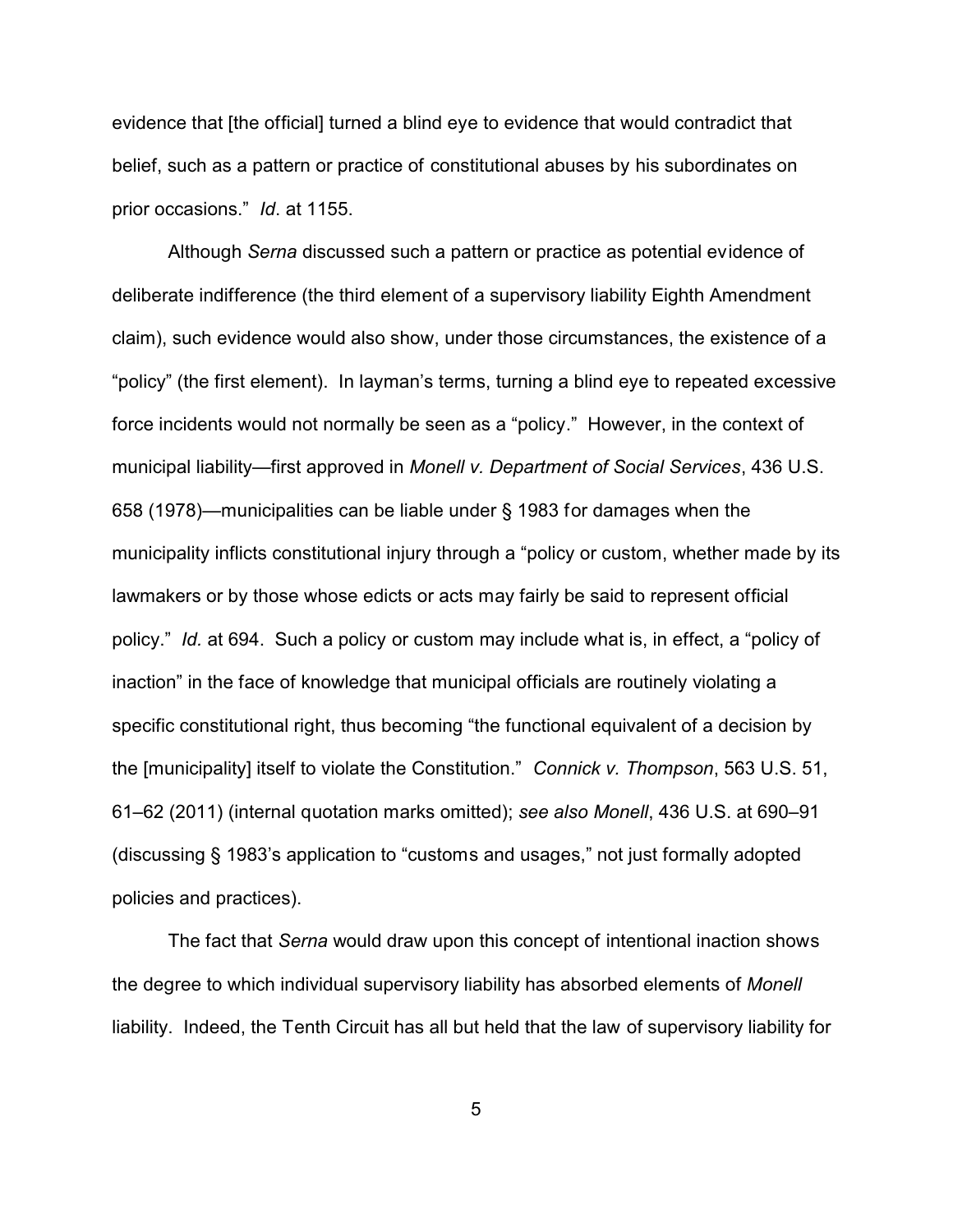failure to train or intervene is functionally interchangeable with the law of *Monell* liability for similar failures. In particular, the Tenth Circuit in *Sutton v. Utah State School for the Deaf & Blind*, 173 F.3d 1226 (10th Cir. 1999), approvingly analyzed an Eleventh Circuit decision, *Greason v. Kemp*, 891 F.2d 829 (11th Cir.1990), that explicitly adopted its standard for individual supervisory liability from *City of Canton v. Harris*, 489 U.S. 378 (1989), which is the Supreme Court's seminal case regarding *Monell* liability for failure to train. *See Sutton*, 173 F.3d at 1240–41 (discussing *Greason*'s reliance on *City of Canton*, and then applying *Greason*'s analytical framework to the case before it).

Given all of this, it appears that there are two general situations in which a supervisor may liable for failure to train or intervene. First, as noted in *Serna*, the supervisor may be aware of a pattern of constitutional violations among his or her subordinates, yet choose to do nothing about it. According to the Supreme Court, this is the "ordinar[y]" form of supervisory liability. *Bd. of Cnty. Comm'rs of Bryan Cnty., Okla. v. Brown*, 520 U.S. 397, 409 (1997) (evidence of a "pattern of injuries [is] ordinarily necessary to establish . . . culpability and causation"). Second, absent evidence of such a pattern, the supervisor may nonetheless be held liable when, "in light of the duties assigned to specific officers or employees[,] the need for more or different training is so obvious, and the inadequacy so likely to result in the violation of constitutional rights, that the [supervisor] can reasonably be said to have been deliberately indifferent to the need." *City of Canton*, 489 U.S. at 390; *see also Connick*, 563 U.S. at 63–64.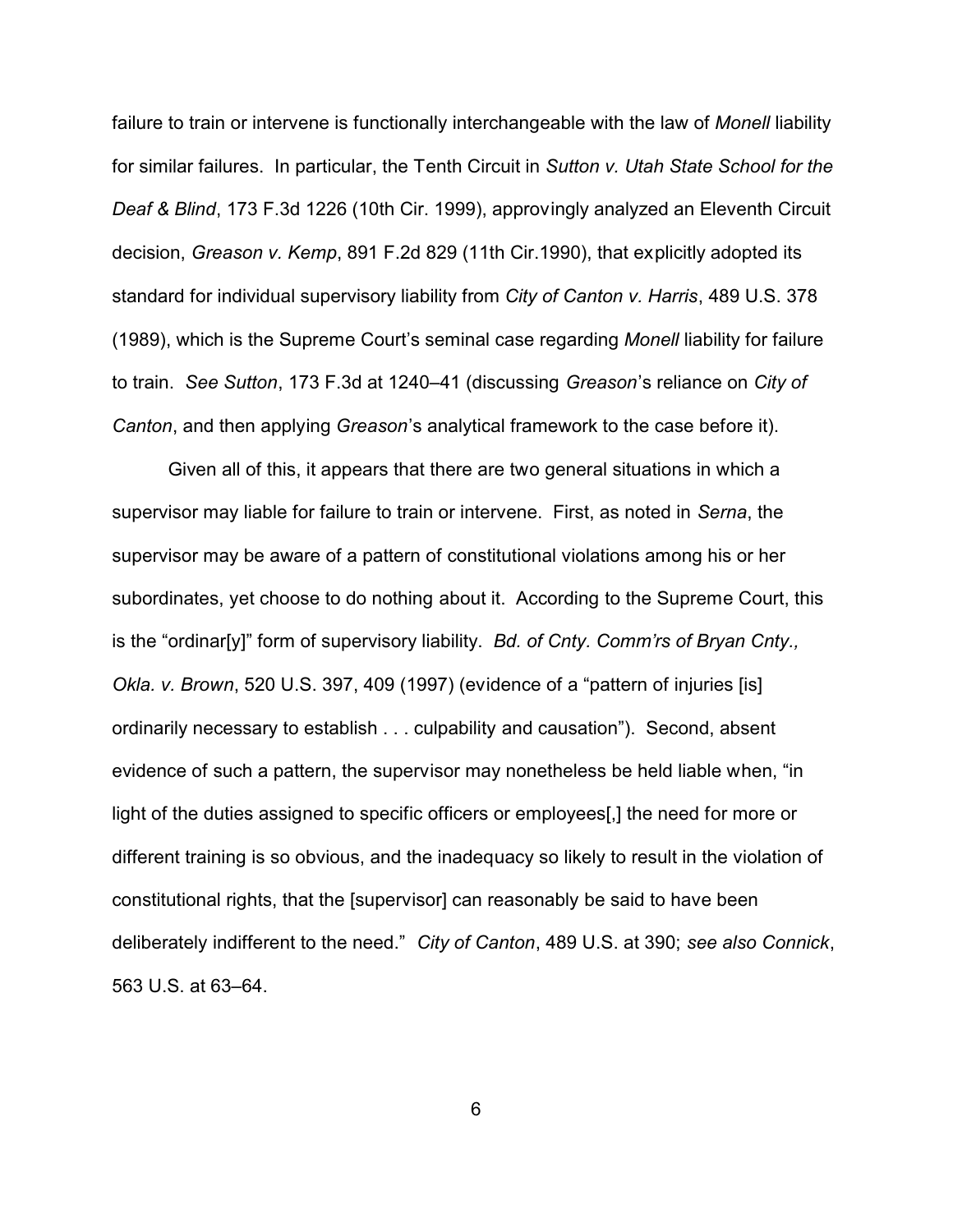Even in that light, however, supervisory liability ultimately reduces to the question of proximate cause. *See Dodds*, 614 F.3d at 1195 (§ 1983 liability appropriate "where the plaintiff has shown the supervisor himself breached a duty to plaintiff which was the proximate cause of the injury" (internal quotation marks omitted)).<sup>2</sup> Thus, in some circumstances a supervisor may be liable for "set[ting] in motion a series of events" that the supervisor "knew or reasonably should have known would cause others" to violate constitutional rights. *Schneider*, 717 F.3d at 768 (internal quotation marks omitted). On the other hand, "[a]t some point, [a supervisor's] involvement simply becomes too tenuous to support liability." *Grimsley v. MacKay*, 93 F.3d 676, 680 (10th Cir. 1996).

### **B. Vasquez's Theory of Raemisch's Supervisory Liability**

In this case, Vasquez invokes *Serna*'s notion that a supervisor may be liable for turning a blind eye to evidence that would show a pattern or practice of unconstitutional abuses. (ECF No. 137 at 14.) *See also Serna*, 455 F.3d at 1155. But as already discussed, Raemisch was not in any sense a supervisor over anyone at CDOC throughout most of the relevant events alleged in the Third Amended Complaint. How,

<sup>2</sup> The cited portion of *Dodds* is a historical narrative of the Tenth Circuit's treatment of supervisory liability before *Iqbal*, and it is followed by an analysis of the changes *Iqbal* may have worked on that standard. *See id.* at 1194–1202. But *Dodds* does not conclude that *Iqbal* undermined any specific part of the Tenth Circuit's historical approach to supervisory liability, except perhaps where the constitutional claim at issue involves racial discrimination. *Id.* at 1197–99. In any event, the Tenth Circuit has subsequently cited *Dodds*'s historical narrative as if it is a statement of current Tenth Circuit law, even on matters that *Dodds* declared suspect in light of *Iqbal*. *Compare id.* at 1196, 1198 n.6 (noting the Tenth Circuit's frequent use of an "affirmative link" causation requirement but questioning whether it survived *Iqbal*) *with Schneider v. City of Grand Junction Police Dep't*, 717 F.3d 760, 767 (10th Cir. 2013) (citing *Dodds*'s historical narrative regarding the "affirmative link" requirement as a current statement of Tenth Circuit law: "The plaintiff therefore must show an 'affirmative link' between the supervisor and the constitutional violation."). Thus, *Dodds*'s historical narrative appears to state the law as it continues to be in the Tenth Circuit, at least outside of racial discrimination claims.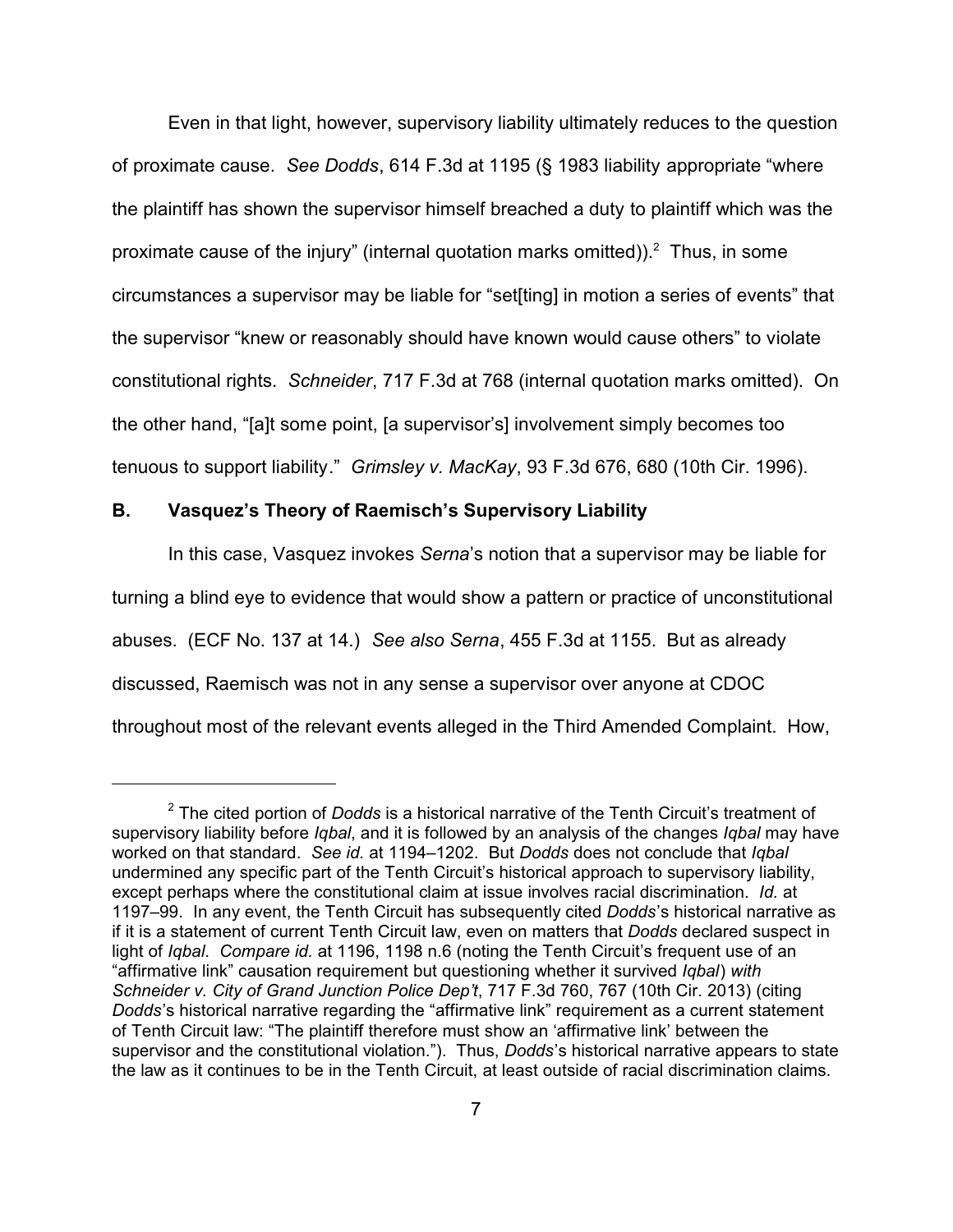then, does Vasquez fit Raemisch into *Serna*'s "blind eye" paradigm?

The answer lies in a novel theory that begins with the Second Amended Complaint, in which Raemisch was first named as a defendant, although only in his official capacity. (*Compare* ECF No. 7 (First Amended Complaint) *with* ECF No. 55 (Second Amended Complaint).) Raemisch received the Second Amended Complaint no later than April 20, 2015. (*See* ECF No. 59.) Assuming Raemisch personally reviewed the Second Amended Complaint, he would have learned of Vasquez's allegation that multiple medical providers at Sterling repeatedly failed to take adequate steps to treat Vasquez's HCV, leading to end-stage liver disease and severe complications related to that diagnosis. (*See* ECF No. 99 at 3–9 (summary of Second Amended Complaint).)

Vasquez's Third Amended Complaint was accepted by the Court about ten months later, on February 16, 2016. (ECF No. 113.) The Third Amended Complaint alleges that Raemisch is liable both in his individual and official capacities. (*Id*. ¶ 10.) The basis for his alleged individual liability is, in essence, his inaction since learning of Vasquez's allegations in the Second Amended Complaint.

To understand Vasquez's unique theory, his allegations in the Third Amended Complaint regarding Raemisch's individual liability deserve to be quoted in full:

> 152. Defendant Raemisch is the CDOC Executive Director and has the authority to order any CDOC employee or agent to comply with any lawful order related to the performance of his or her job duties.

153. As a matter of CDOC policy and state and federal law, Defendant Raemisch is responsible for ensuring that prisoners in CDOC's charge receive adequate medical care. Specifically, Defendant Raemisch is charged with enforcing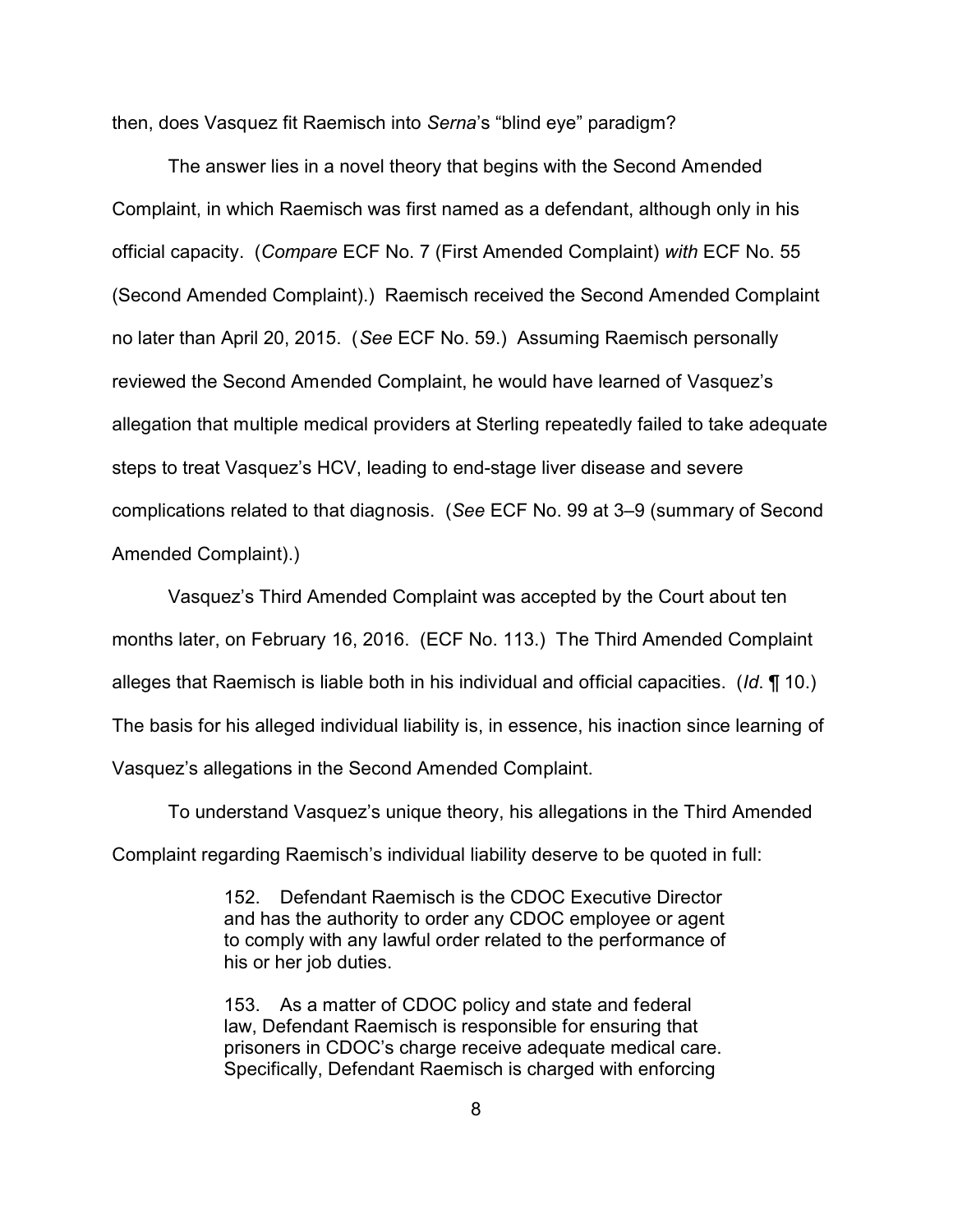CDOC policy that "ensure[s] that [prisoners] have access to medical care [that] is consistent with [the] community standard of care."

154. CDOC policy, which Defendant Raemisch is charged with enforcing, requires that "[m]edical services [] be provided in a manner that ensures the maintenance of basic health and prevention of health deterioration." The scope of medical services Defendant Raemisch and CDOC are charged with providing include "medical cases that, without treatment, could result in further deterioration of an essential nature of an offender's condition…."

155. At least as early as March 18, 2015, Defendant Raemisch has been aware of Mr. Vasquez's medical condition as set forth herein by virtue of being a named Defendant in this lawsuit [in the Second Amended Complaint].

156. As a defendant named in this lawsuit, Defendant Raemisch is responsible for educating himself about the basis for the lawsuit and making decisions about how to respond to the allegations made in it.

157. As a defendant in this lawsuit, Defendant Raemisch is also aware of his employees' and agents' past and current deliberate indifference to Mr. Vasquez's serious medical needs.

158. As the man in charge at CDOC, it falls to Defendant Raemisch to ensure constitutionally adequate medical care for prisoners when he is aware, as he is here, that his employees and agents are failing to provide such care.

159. On April 8, 2015, Defendant Raemisch waived service of the Second Amended Complaint and acknowledged his obligation to respond to it.

160. After the Court denied all Defendants' motions to dismiss, on November 19, 2015, Defendant Raemisch answered Mr. Vasquez's Second Amended Complaint.

161. In his Answer, Defendant Raemisch, speaking on behalf of CDOC, denies every single allegation against him. As to the vast majority of the allegations against him,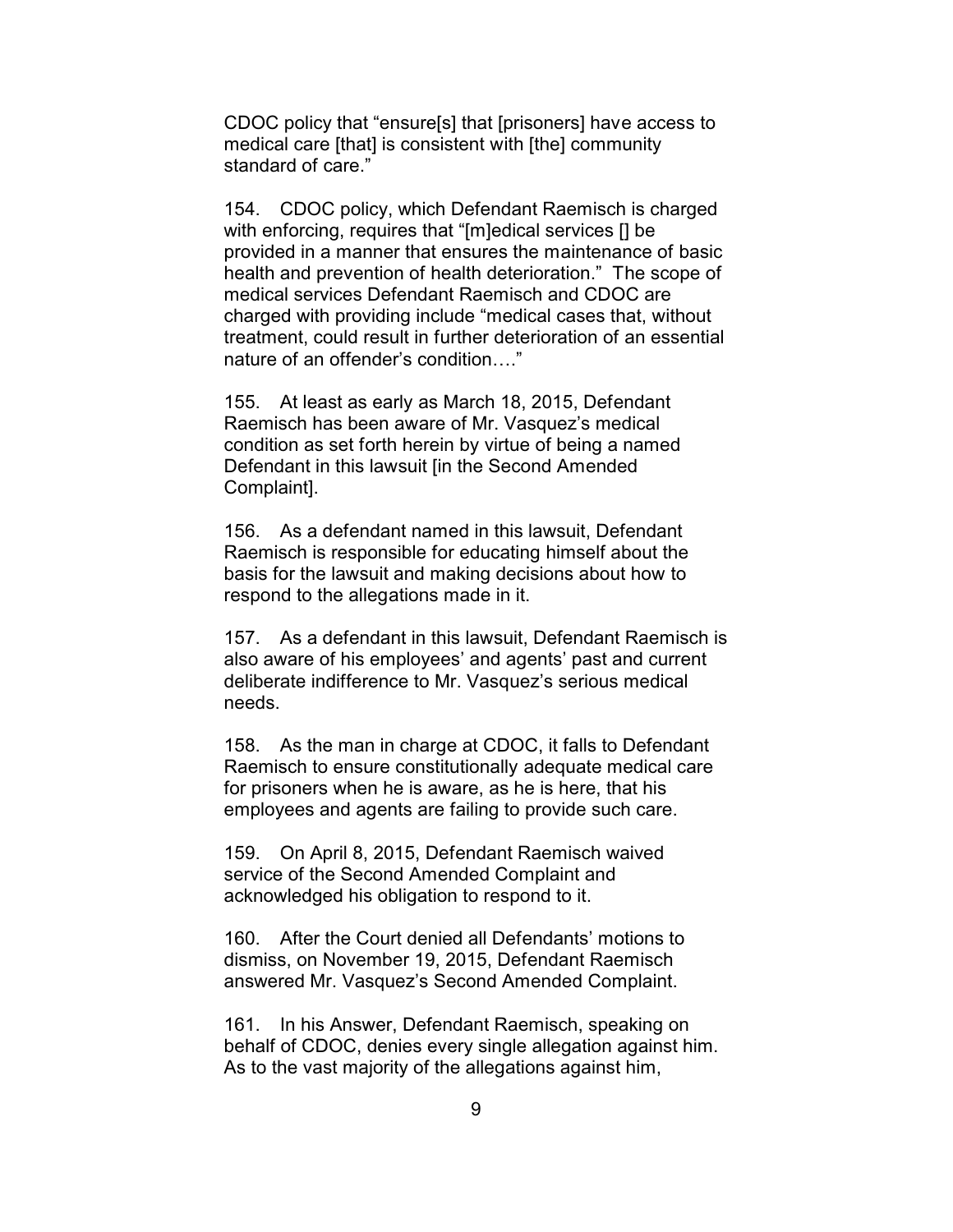Defendant Raemisch says that he has no knowledge. Based on his responses to the allegations in Mr. Vasquez's Second Amended Complaint, CDOC is apparently unaware of the date on which Mr. Vasquez entered CDOC custody, where Mr. Vasquez has lived while in CDOC custody, that Mr. Vasquez has been diagnosed with HCV, or what the current status of his condition is.

162. Defendant Raemisch's "without information and belief" denials are all made even though he has in his custody and control documentation confirming each and every allegation relating to Mr. Vasquez's current state of health. That documentation was created by Mr. Raemisch's own employees and agents and is both incontrovertible and uncontroversial.

163. Defendant Raemisch did not retrieve Mr. Vasquez's medical records before responding to Mr. Vasquez's allegations against him, nor did he take any other measures to evaluate Mr. Vasquez's treatment needs and ensure, as CDOC policy requires, that those needs are being met by his staff.

164. In sum, Defendant Raemisch has not a clue what Mr. Vasquez's medical needs are or what any medical provider has to say about appropriate treatment of those needs, but he is definitely sure that he is not violating Mr. Vasquez's Eighth Amendment rights.

165. On information and belief, Defendant Raemisch chose not to investigate Mr. Vasquez's allegations that he is dying because Mr. Vasquez is suing CDOC and various of its employees and agents.

166. While Defendant Raemisch was burying his head in the sand, CDOC approved use of a contemporary HCV treatment called Harvoni.

167. Harvoni is revolutionary in that even sufferers of HCV with advanced stage liver disease can safely receive the treatment. That distinguishes Harvoni from traditional HCV anti-viral treatment, which people with serious liver damage, like that Mr. Vasquez has suffered, cannot receive.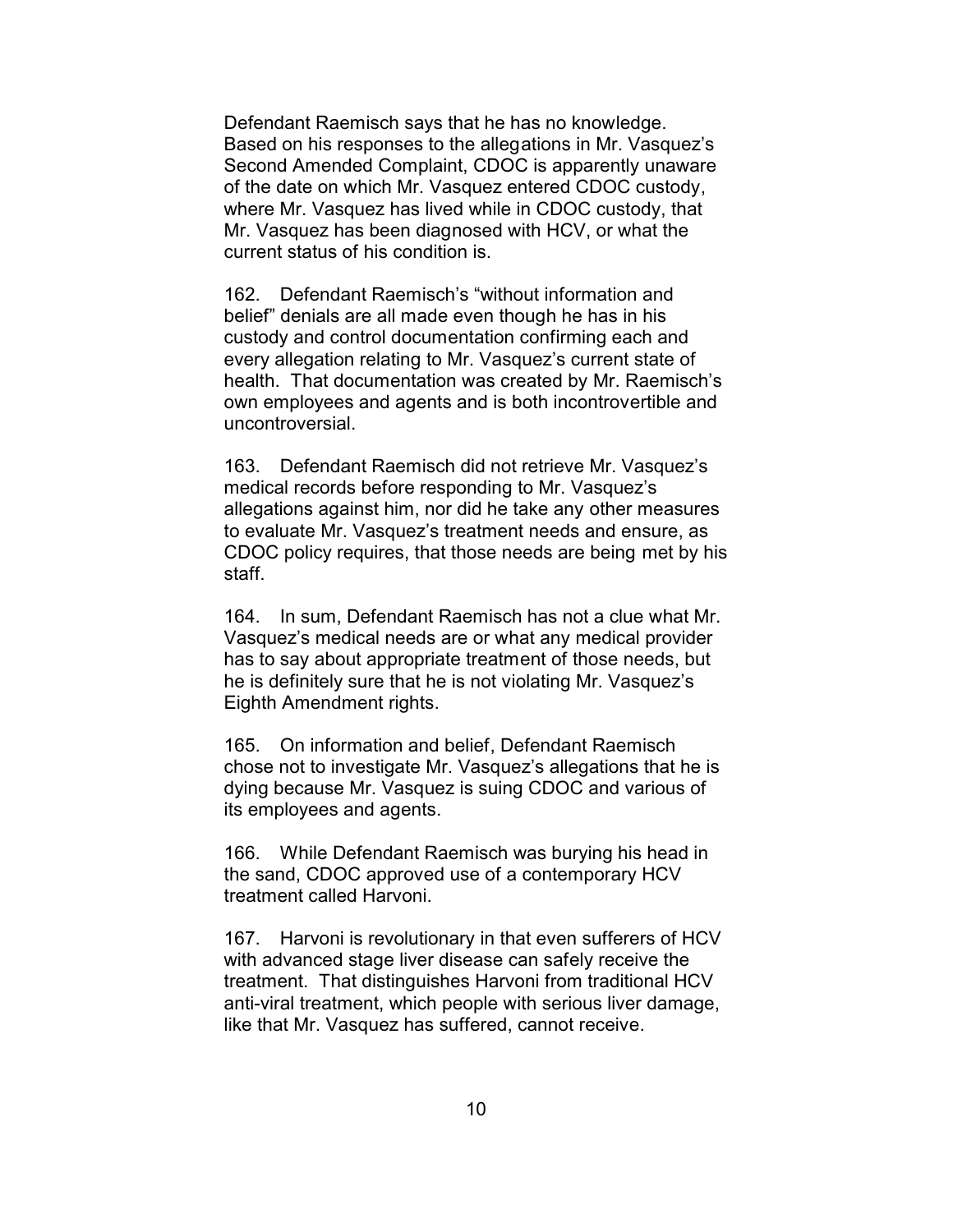168. Harvoni is also revolutionary in that it actually cures HCV, which anti-viral therapies do not.

169. Harvoni also allows for a simple course of treatment, consisting of a pill a day for eight weeks.

170. Mr. Vasquez is medically eligible to receive Harvoni treatment.

171. Mr. Vasquez is eligible, according to CDOC policy, to receive Harvoni treatment.

172. Receiving Harvoni will stop the progression of Mr. Vasquez's liver disease occurring as a consequence of his untreated HCV.

173. Mr. Vasquez is personally aware of two people at [Sterling] who have received Harvoni since July 2015, and on information and belief, there are at least two others.

174. At the same time, Mr. Vasquez has gotten sicker and sicker, suffering from increasing (and unsafe) ammonia levels, infection, edema, jaundice, and abdominal swelling. In response to these symptoms, rather than treat Mr. Vasquez's HCV, CDOC has prescribed rest, antacid, and a chili-mac free diet.

175. Mr. Vasquez is rapidly deteriorating and is receiving no meaningful medical care at this point.

176. In response to Mr. Vasquez's condition, Mr. Vasquez's counsel notified Defendant Raemisch, through his counsel, that Mr. Vasquez would be filing a motion for temporary restraining order to compel Defendant Raemisch to cease withholding treatment from Mr. Vasquez. Mr. Vasquez's counsel requested Defendant Raemisch's position on the motion, and specifically notified him:

We are aware that at least two, and possibly three people with less advanced HCV symptoms than Mr. Vasquez's are receiving Harvoni at [Sterling]. This is a safe treatment with a high likelihood of efficacy for Mr. Vasquez and we are unaware of any reason he should not also be receiving it. It would appear, then, that [Sterling] is actively withholding the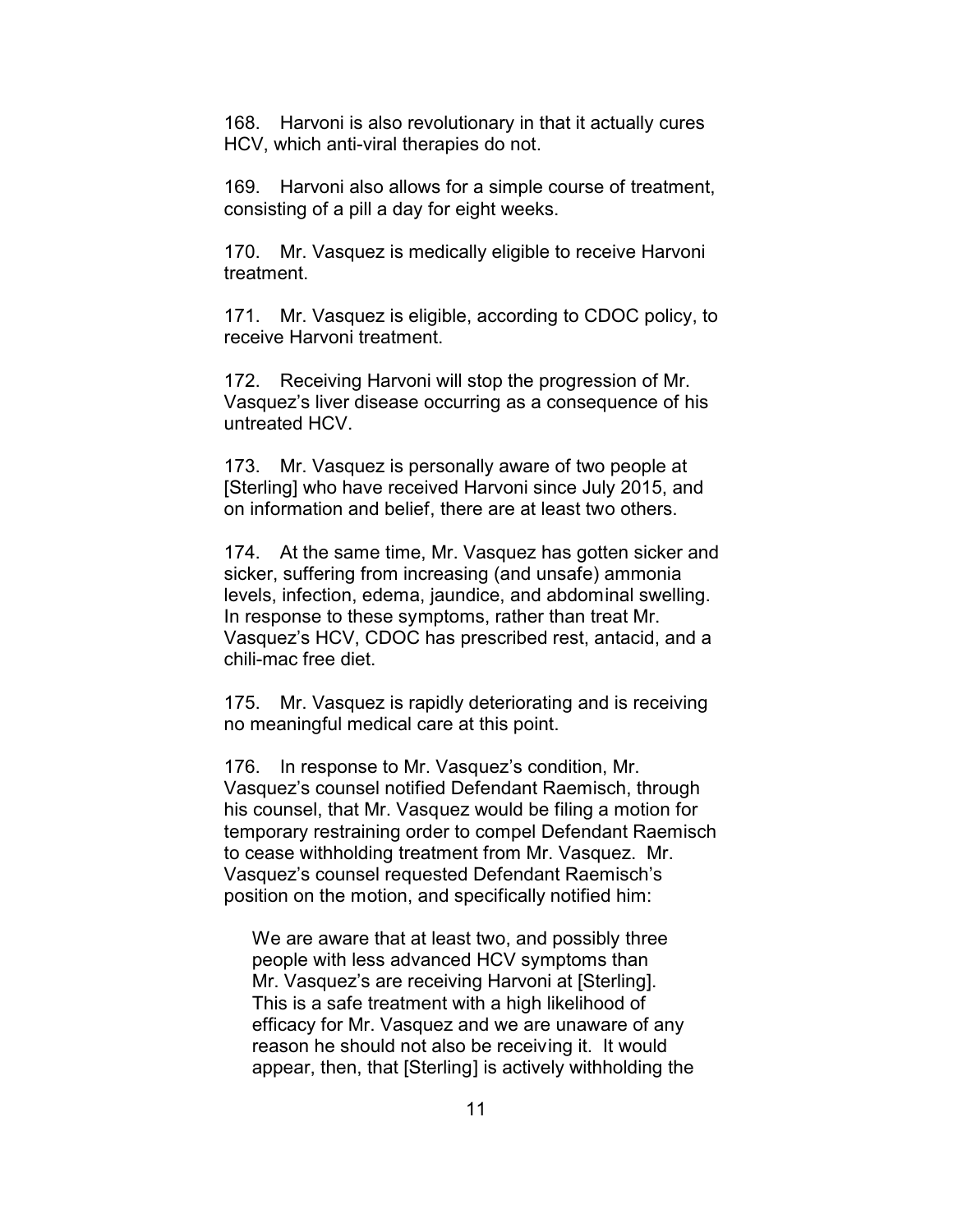drug for unknown reasons that I sincerely hope do not include that Mr. Vasquez is currently suing the Department and various of its current and former staff members for access to he very medical treatment he is being denied.

177. In this conferral e-mail, Mr. Vasquez's counsel requested that Defendant Raemisch's counsel advise as to the Department's position on Mr. Vasquez's proposed motion and if the motion was opposed, why.

178. Moreover, Mr. Vasquez's counsel specifically advised Defendant Raemisch, through his counsel:

Of course, the easier course for all of us is that CDOC just treats Mr. Vasquez. I will remain optimistic that this is the course your client chooses. If Mr. Raemisch is reticient [*sic*] to take that path, please do remind him that he is on notice of Mr. Vasquez's ever-worsening medical condition via this lawsuit and his continued disregard of Mr. Vasquez's medical needs, now ongoing for over nine months, subjects him to individual capacity liability as well.

179. In response, Defendant Raemisch's counsel said nothing more than, "As for the TRO, I would oppose the motion."

180. Similarly, Defendant Raemisch refuses to even discuss resolving this matter—*i.e.*, providing Mr. Vasquez with treatment—with Mr. Vasquez.

181. In other words, when faced with an express opportunity to agree to secure necessary treatment for Mr. Vasquez, Defendant Raemisch continues willfully ignore and disregard Mr. Vasquez's serious medical need.

182. There is no medical justification for Defendant Raemisch's decision to tell Mr. Vasquez to kick rocks in response to his request that Defendant Raemisch ensure that Mr. Vasquez receives the treatment he needs.

(ECF No. 113.)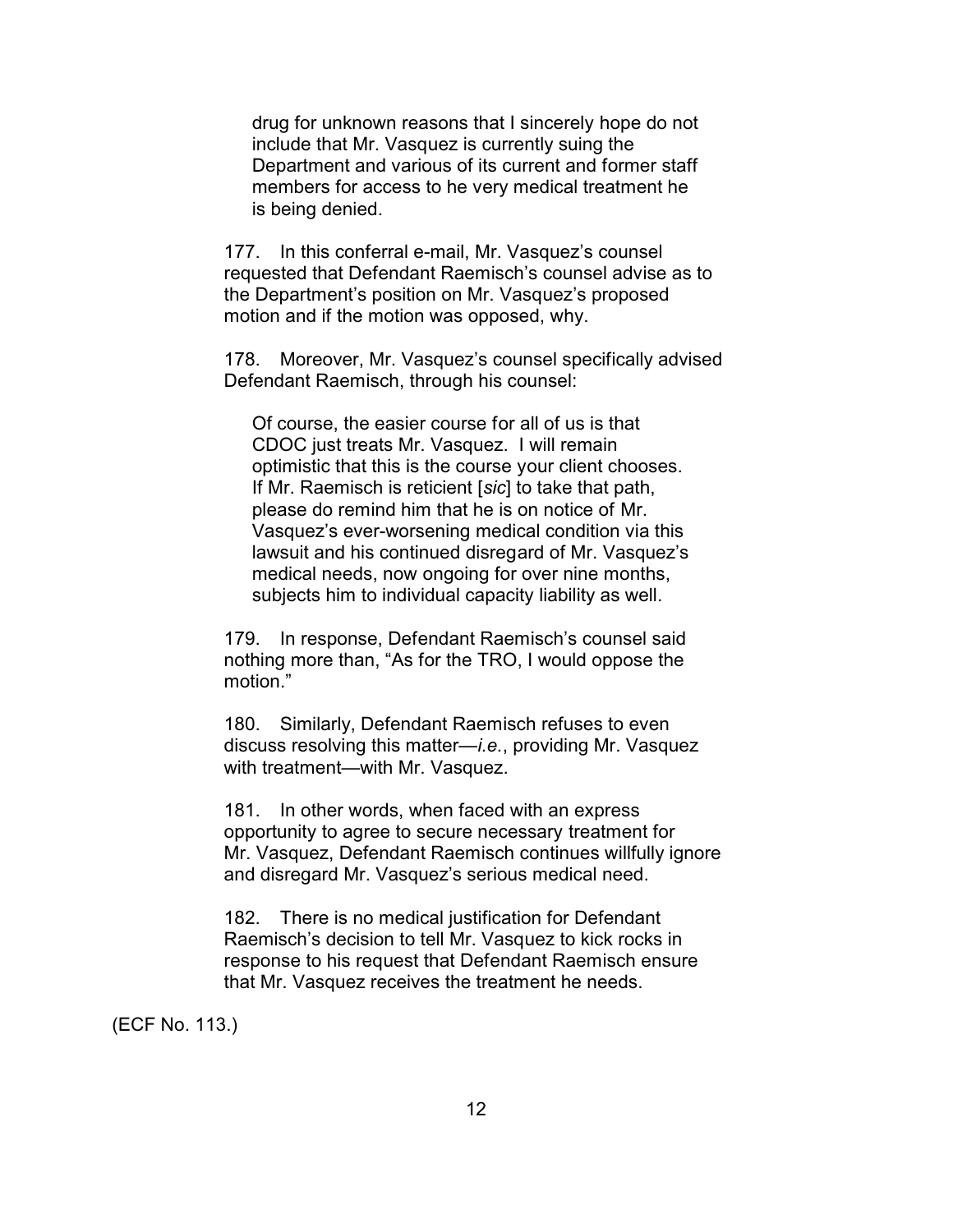For various reasons explained below, the Court finds this theory not cognizable as a matter of law.

### **C. The Bootstrapping Problem**

Vasquez's allegations present a theory that could lead to liability for any supervisor, immediate or otherwise, under the following circumstances:

- 1. The complaint alleges continuing (not only historical) abuses by subordinates;
- 2. The supervisor is made aware of the complaint's allegations, such as through service of process as an official-capacity defendant;
- 3. The lawsuit progresses for a certain amount of time; and
- 4. The supervisor refuses to discuss settlement, confess judgment, or otherwise accede to the plaintiff's demands.

In other words, Vasquez attempts to bootstrap official-capacity liability into individualcapacity liability after a sufficient amount of time has passed.

There is no conceivable limit to the supervisors that a plaintiff could reach under this approach, as long as the supervisor in question is somewhere up the chain of command from a defendant against whom the plaintiff alleges direct liability. Under the allegations of this case, for example, Sterling's warden and the governor of Colorado could be just as liable as Raemisch. If Vasquez had been housed in a federal prison, the Attorney General and the President could be just as liable as any official in the Bureau of Prisons.

Vasquez cites no authority in support of such a theory, and the Court is confident that it goes far beyond the narrow theory of supervisory liability acknowledged by the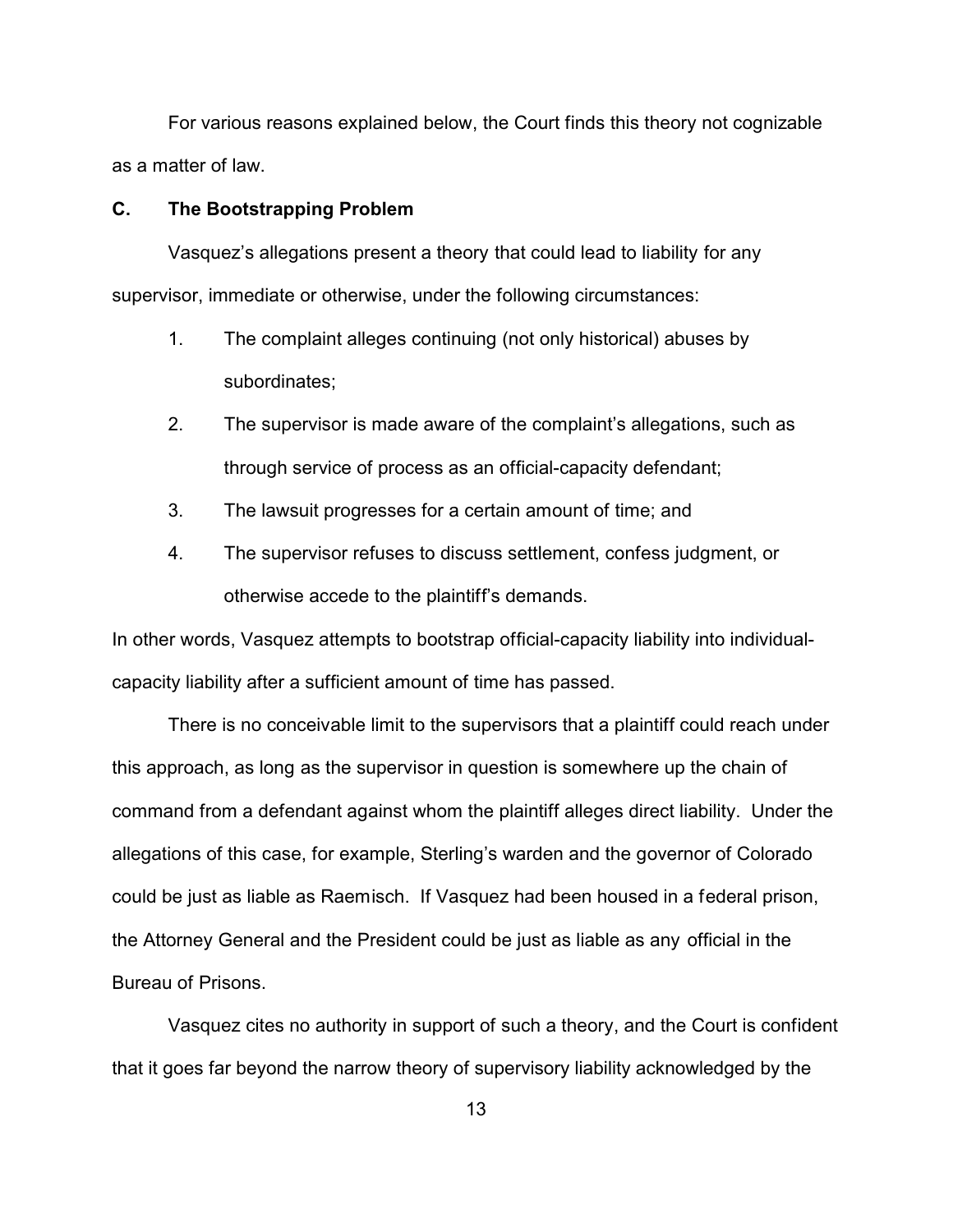Supreme Court and the Tenth Circuit.

#### **D. Liability for Defending the Lawsuit**

Vasquez's theory also raises the prospect of holding a supervisor liable simply because the supervisor chooses to defend against a lawsuit. A party may not defend with frivolous theories, of course, *see, e.g.*, Fed. R. Civ. P. 11(a)–(b), but Vasquez does not allege that a Raemisch stakes his defense on a frivolous theory. Vasquez simply alleges that he must have Harvoni and no one could possibly disagree. $^3\,$  The Court will not hold that a defendant with a good faith defense may be liable *purely because* the defendant chose in good faith to disagree.

Indeed, proceedings in this case since the Third Amended Complaint demonstrate the wisdom in permitting a defendant to litigate a good faith disagreement, particularly when medical judgment is involved. Vasquez's allegations quoted above focus on his demands for Harvoni, but Vasquez's own expert later admitted that Harvoni is not appropriate for the form of HCV with which Vasquez is infected (HCV genotype 3). (*See* ECF No. 126 at 4, 5, 9–10.) Thus, if Raemisch had done as Vasquez apparently expected—*i.e.*, immediately ensured that Vasquez received Harvoni—he would have ordered a medically inappropriate treatment.

# **E. Attorney-Client Privilege Complications**

The Supreme Court has declared that, "in a § 1983 suit[,] . . . masters do not answer for the torts of their servants." *Iqbal*, 556 U.S. at 677. The Supreme Court

 $3$  Vasquez justifiably complains that Raemisch's answer to the Second Amended Complaint pleaded lack of sufficient information to admit or deny basic facts such as the date that Vasquez entered CDOC custody. (*See* ECF No. 113 ¶¶ 161–62.) But Vasquez does not explain how this equates to a frivolous defense.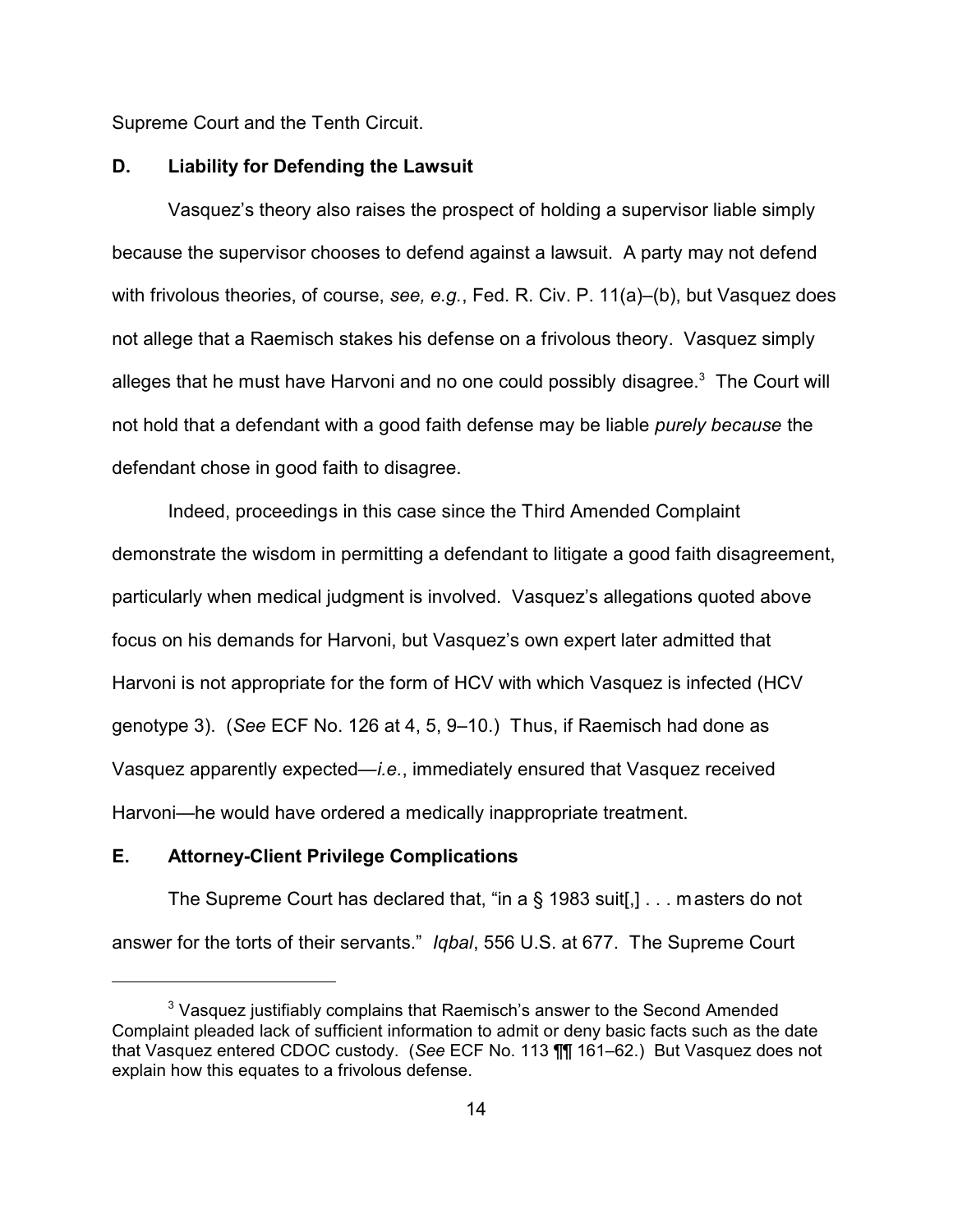could have easily have substituted "agents" for "servants."

Here, Vasquez in part seeks to hold Raemisch liable for a decision that may have been made by Raemisch's agents, *i.e.*, his attorneys. Specifically, Vasquez complains that Raemisch's counsel opposed Vasquez's motion for a temporary restraining order. (ECF No. 113 ¶¶ 176–79.) Vasquez's allegations could also be construed as imposing liability generally for decisions usually made by attorneys (*e.g.*, how to defend the lawsuit).

 Potentially holding Raemisch liable on this account raises the possibility that discovery must eventually explore attorney-client privileged communications. For example, to ensure that Raemisch is not held liable for his agents' decisions, discovery would appear to be required into whether Raemisch or his attorneys made the various decisions that, according to Vasquez, create supervisory liability. Assuming without deciding that this basic fact (who made the decision?) is not protected by the attorneyclient privilege, decisions admittedly made by Raemisch nonetheless probably involved consultation with and advice from his attorneys—or at least it is difficult to imagine how Raemisch could make a litigation decision without being informed about the need for a decision from his attorneys.

Raemisch's decisions could not be fairly evaluated without also understanding the advice he received from his attorneys, but such advice is almost always protected by the attorney-client privilege. Vasquez's theory, in other words, would almost always require the supervisory defendant to waive the attorney-client privilege to present a proper defense. This is an additional reason counseling against recognizing the theory Vasquez currently proposes.